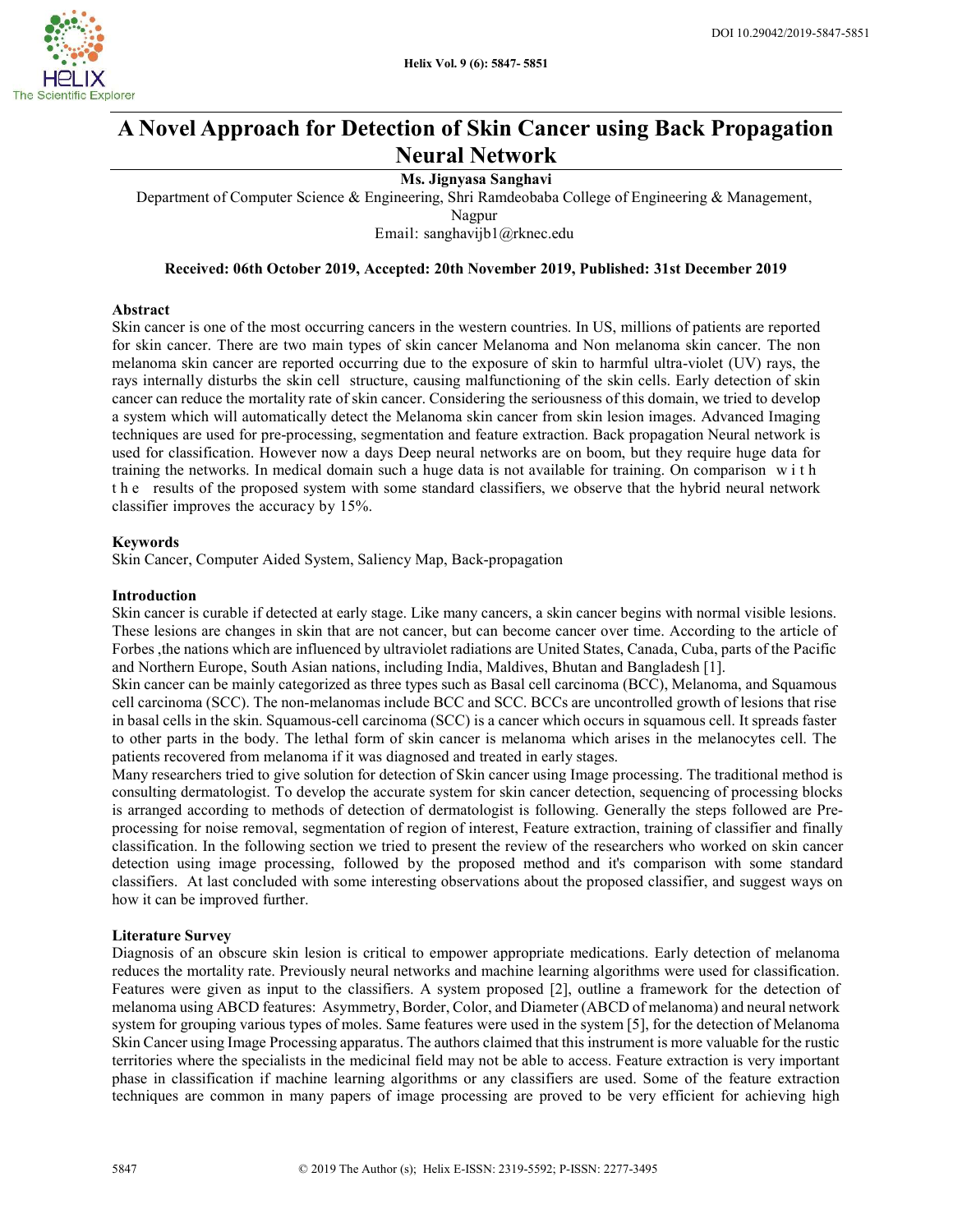accuracy. Some of them are Saliency Map, Daubechies wavelet, Local binary Pattern, Fourier descriptors, GLCM, etc. [15, 16]. Some considered the color features and wavelet features for classification of benevolent and malignant melanomas [3]. In the framework [4], for classification they used SVM for early detection of skin cancer. Other author[6] used bolster vector machine with Gaussian spiral premise piece (SVM·RBF) for the classification of cancerous ''malignant'' or non-cancerous mole "generous". A non-intrusive robotized skin lesion investigation framework for the early detection of melanoma [10] utilized image processing procedures and portable innovations. The test result is assessed on PH2 database from Pedro Hispano healing centre.

Looking at the limitation of classifiers for large feature sets then came the era of Deep Neural networks. The deep neural networks require huge data for the training the network. In the research work [7], dataset of 129,450 clinical images were used for implementing Deep convolutional neural networks (CNNs) for classifying two basic paired cases: keratinocyte carcinomas versus kind seborrheic keratoses; and malignant melanomas versus kind hearted nevi. In the examination[8] two deep learning strategies: Lesion Indexing Network (LIN) and the Lesion Feature Network (LFN) were used for Lesion Segmentation, Lesion Dermoscopic Feature Extraction, and Lesion Classification using ISIC 2017 dataset. The openly accessible databases ISBI 2016 and the PH2 database were used to implement 19-layer deep convolutional neural networks (CNNs) for skin lesion division [9]. In the exploration [11], deep convolutional neural networks (CNNs) in contrasted with existing strategies were used for highlighting sectioned outcome. For assessment, author have used ISBI 2016 Skin Lesion Analysis towards Melanoma Detection Challenge dataset. A deep Siamese CNN (SCNN) design was introduced [12], which can be prepared with just parallel image match data to learn image portrayals with less supervision. The author's observation showed that author's framework with 10 deep SCNN is practically identical to the cutting edge single administered CNN, and requires significantly less supervision for preparing. In [13], Deep Convolutional Neural Network (CNN) Framework was implemented utilizing the 23,000 skin sickness images from the Dermnet dataset. They tested the execution with Dermnet and OLE dataset with accuracy of 73.1%. Deep Learning networks in combination with machine learning algorithms for melanoma skin cancer detection utilizing dataset of 900 training and 379 testing images[14].

# Proposed System for Automatic Detection of Skin Cancer

The figure 1 shows the flow of proposed system. Like all the automatic diagnosis system this system is also divided into four phase: Pre-processing, Segmentation, Feature Extraction and Classification.

## Pre-Processing

This phase includes hair removal block by detecting the edges using canny edge detection algorithm. An adaptive median filter is applied in 2-3 iterations to remove the hairs. Gaussian Filter is used for retaining the sharpness of the image.

# Segmentation of Region of Interest

Saliency map detection algorithm is used for segmentation. The hair removed regions are then given to a saliency map detection block. The saliency map works using the following steps:

- Represent the image in hyper-complex representation with the help of image entropy. Quaternion function is used to represent image in hyper complex representation.
	- Apply Gaussian filter to the entropy values and evaluate the maximum entropy regions.

Entropy =- $\sum h(i) \ln (h(i))$  where j is an image.

 Again apply Gaussian filter to the maximum entropy regions in order to smooth the regions and obtain a rough saliency map.

$$
g(x,y) = \frac{1}{2\pi\sigma^2} e^{\frac{-(x^2+y^2)}{2\sigma^2}}
$$

- Evaluate the mean of rough saliency map, and use it for thresholding.
- Use this mask as a filter and apply it on the input image to get the saliency map image.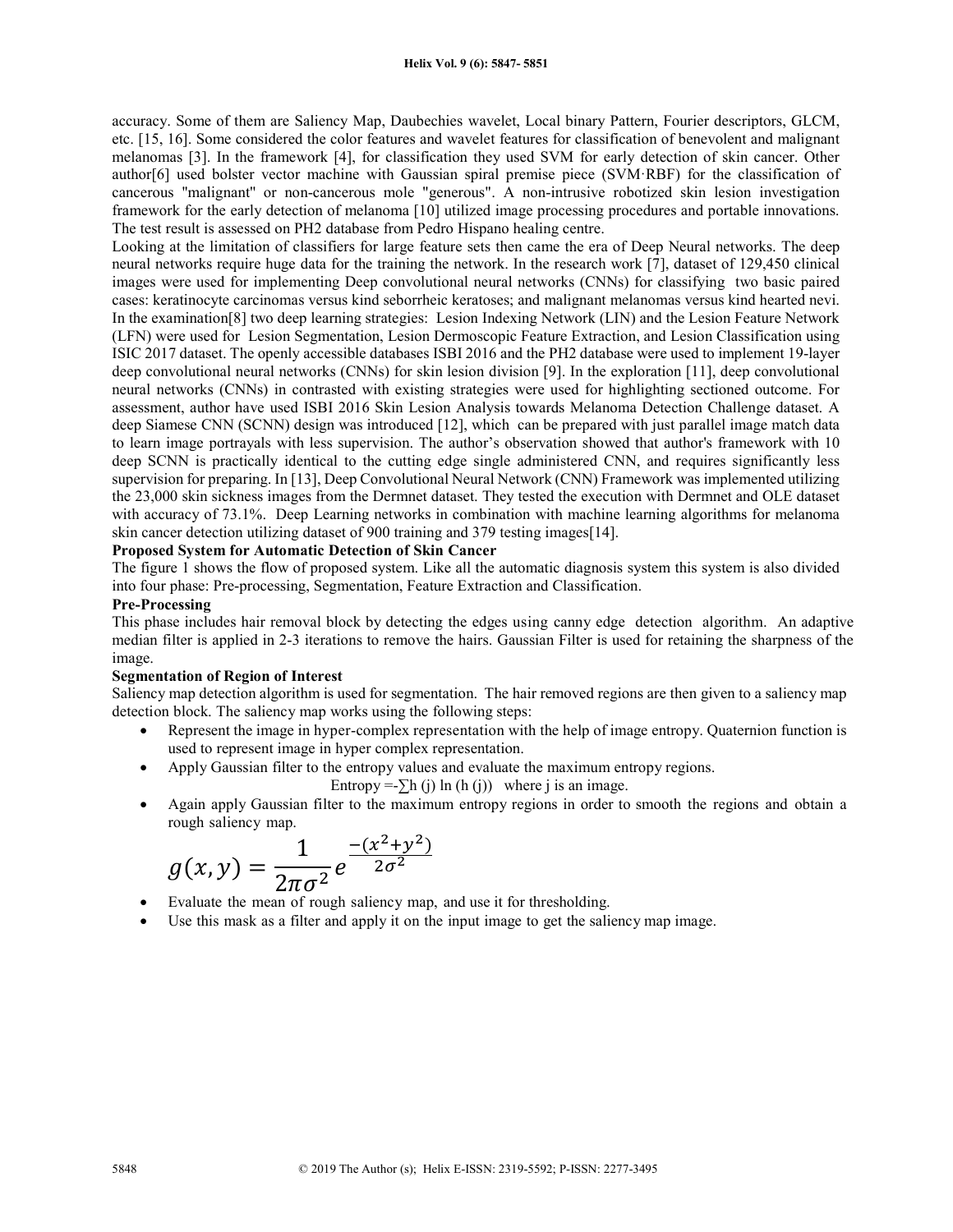#### Helix Vol. 9 (6): 5847- 5851



Figure 1: Proposed System

# Feature Extraction

Features generally used for classification are based on color, shape and texture[17]. Based on the experimental observations following features from color, shape and texture domain are selected in this phase.

| Sr.No.         | Feature                         | <b>Description</b>                                                                                |  |  |
|----------------|---------------------------------|---------------------------------------------------------------------------------------------------|--|--|
|                | <b>Features based on Shape</b>  |                                                                                                   |  |  |
| $\mathbf{1}$   | Circularity                     | $4\pi A/l^2$                                                                                      |  |  |
| $\overline{2}$ | Solidity                        | $\frac{4A}{\pi d^2}$ / $\sqrt{\frac{4A}{\pi d}}$                                                  |  |  |
| 3              | Aspect Ratio                    | Width / Length                                                                                    |  |  |
| $\overline{4}$ | Shape Skewness                  | $M_3$<br>$\frac{1}{(M_2)^{3/2}}$<br>M <sub>2</sub> is Variance and M <sub>3</sub> is third Moment |  |  |
|                | <b>Features based on Color</b>  |                                                                                                   |  |  |
| 5              | High Luminance Scale            | Highest Scale value extracted using SIFT algorithm                                                |  |  |
| 6              | Entropy                         | $-\sum h(j)ln(h(j))$                                                                              |  |  |
|                | <b>Features based on Border</b> |                                                                                                   |  |  |
| 7              | <b>Fast Corners</b>             | algorithm(Fast<br>FAST<br>using<br>extracted<br>Corners<br>Accelerated Segment Test)              |  |  |
| 8              | <b>Boundary Skewness</b>        | Same as shape skewness but on border                                                              |  |  |

Table 1: Features Extracted for Classification

# Classification & Output

In the classification phase the features extracted given in table 1 are given as an input to the classifier to categorize among two classes Cancerous or Non- cancerous based on the features. The multi-layer neural system (MNN) Backpropagation (BP) is used for training the system. Learning in the system is accomplished by limiting the least square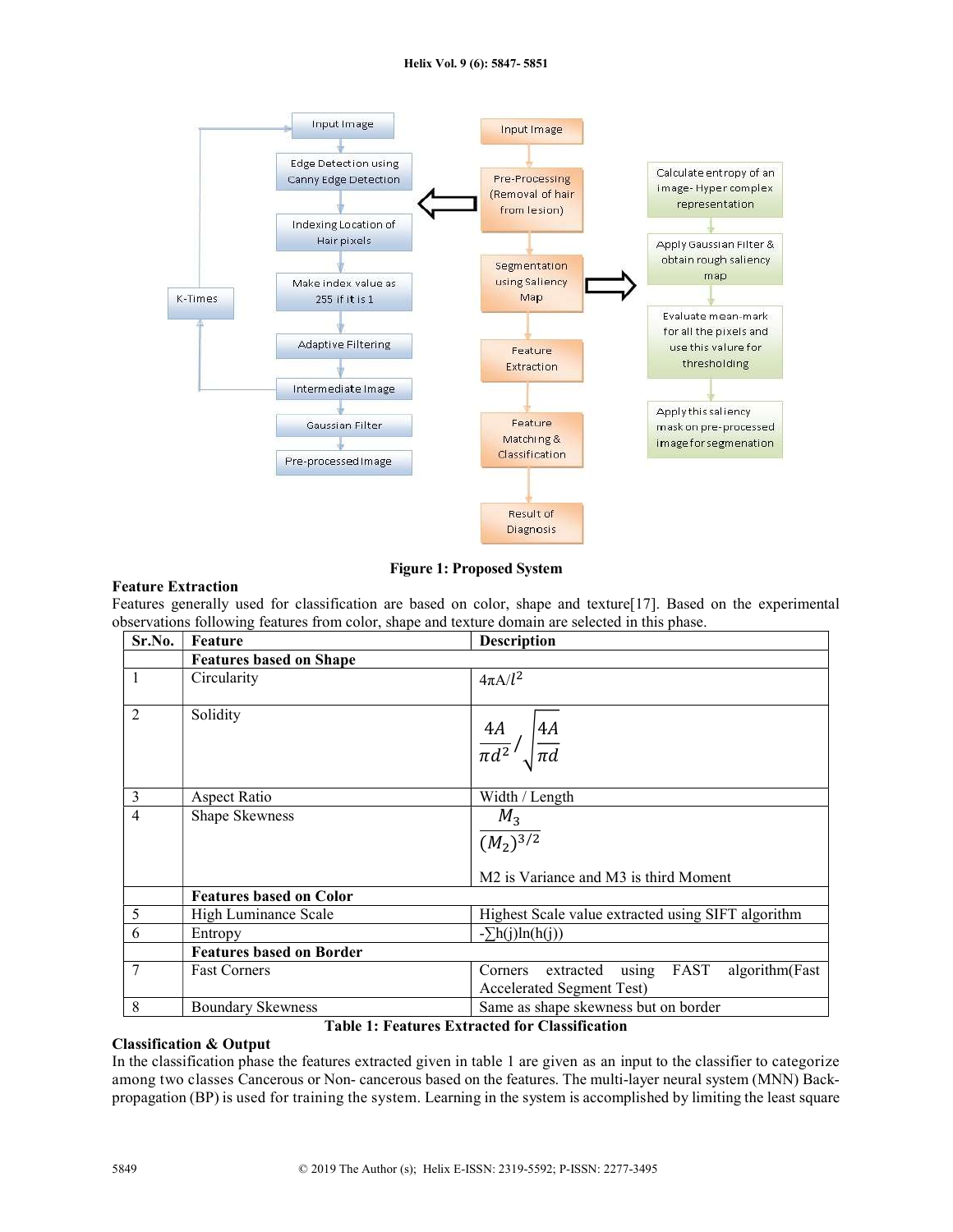contrasts between the ideal and the figured yields to make an ideal system to best inexact the info yield connection on the confined space secured by the preparation set. A common three-layer neural system framework with four info hubs in the information layer, 10 concealed hubs in the shrouded layer, and 5 yield hubs in the yield layer frequently noted as 4 - 10 – 5 are used in the proposed system. All hubs in various layers are associated by related loads. For each info design displayed to the system, the present system yield of the information design is registered utilizing the present loads. At the subsequent stage, the outliers or distinction between the system yield and expected yield will be backprogated to alter the loads between layers in order to draw the system yield nearer to the ideal yield. The objective of the system is to reduce the false positive detection. Here, the classification step is divided into two phases.

Training Phase: During the training phase system was trained with 60% of the images of the dataset.

Testing Phase: During the testing phase remaining 40% image which was not given for training is given to the classifier to test the performance of the system.

# Result Analysis

For the effective accuracy, we took nearly 400 images of both cancerous and non-cancerous. The images were divided into 60:40 ratio, where in 240 images were kept for training and the remaining 160 images were kept for testing.

| Number of images<br>trained | Number of images<br>tested | <b>Correctly Classified images</b> | Accuracy $(\% )$ |
|-----------------------------|----------------------------|------------------------------------|------------------|
| 240                         | 50                         |                                    |                  |

| True positive (TP) | True negative (TN) | <b>False positive (FP)</b> | False negative (FN) |
|--------------------|--------------------|----------------------------|---------------------|
|                    |                    |                            |                     |
|                    |                    |                            |                     |

Table 2. Performance and Accuracy of Classification

Some of the result simulations are shown below:





Figure 2: Simulation (a) Image Classified as Cancerous (b) Image Classified as Non-Cancerous.